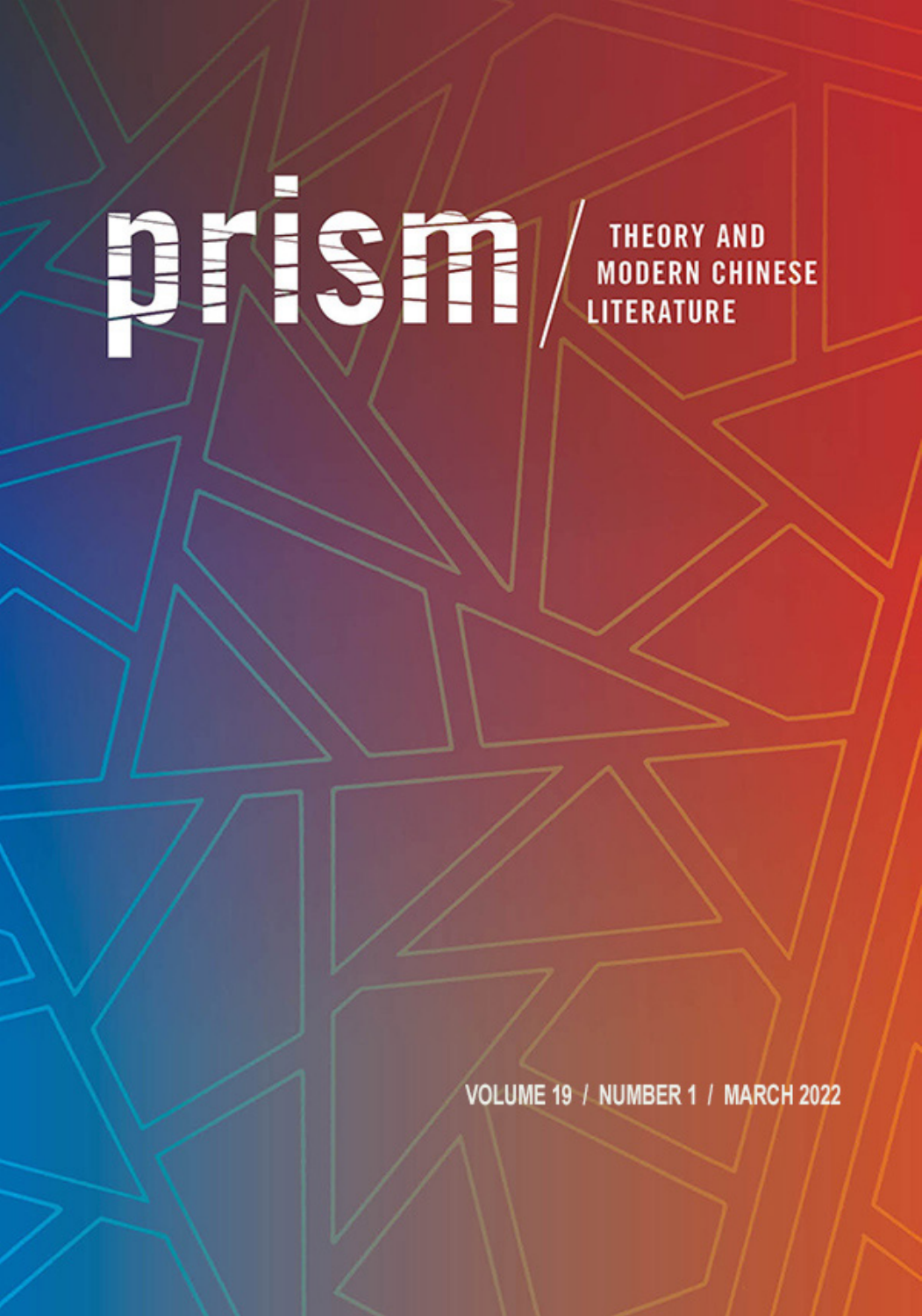### ALEXA ALICE JOUBIN

## Screening Anti-Asian Racism Gendered and Racialized Discourses in Film and Television

ABSTRACT The global pandemic of COVID-19 has exacerbated anti-Asian racism—the demonization of the Asian American and Pacific Islander communities as viral origins—in the United States. Offering strategies for inclusion and for identifying tacit forms of misogynistic racism, this article analyzes the manifestation of the ideas of yellow peril and yellow fever in recent films and television series. The spectatorial aspect of racism has both fetishized Asian bodies and erased Asianness from content creators' visual landscapes. These case studies reveal that racialized thinking is institutionalized as power relations in the cultural and political life, take the form of political marginalization of minority groups, and cause emotional distress and physical harm within and beyond the fictional universe.

KEYWORDS anti-Asian racism, misogyny, tropes of illness, colorblind gaze, techno-Orientalism

In an attempt to curb the outbreak of the disease now known as COVID-19, the Chinese government ordered a lockdown of Wuhan on January 23, 2020, two days before the Chinese New Year, and the World Health Organization declared the outbreak a pandemic in March 2020. The putative Asian origins of the global pandemic have exacerbated anti-Asian racism in the United States that was already brewing in previous years, fueled by the Trump administration's racist and incendiary language about minorities. The stay-at-home orders may have slowed down the spread of virus but they also accelerated anonymous hate speech online.

The cultures and practices associated with China—including people of East Asian descent—have been vilified, which has led to collateral damage in the form of hate crimes against Asian Americans and Pacific Islanders (AAPI). Due to stay-at-home orders, more people found time to tune into social media to connect with like-minded individuals for venting and socialization, both demonstrating Sinophobic behaviors, on Reddit, Twitter, and 4chan.<sup>1</sup> The lockdown has thus not only distended time but also turned back the clock on human rights by inadvertently curtailing the rights of minority groups.

The shelter-in-place orders also led to increased engagement with video content repackaged for at-home consumption, making racism go viral. Examining

PRISM: THEORY AND MODERN CHINESE LITERATURE • 19:1 • MARCH 2022 DOI 10.1215/25783491-9645962 • © 2022 LINGNAN UNIVERSITY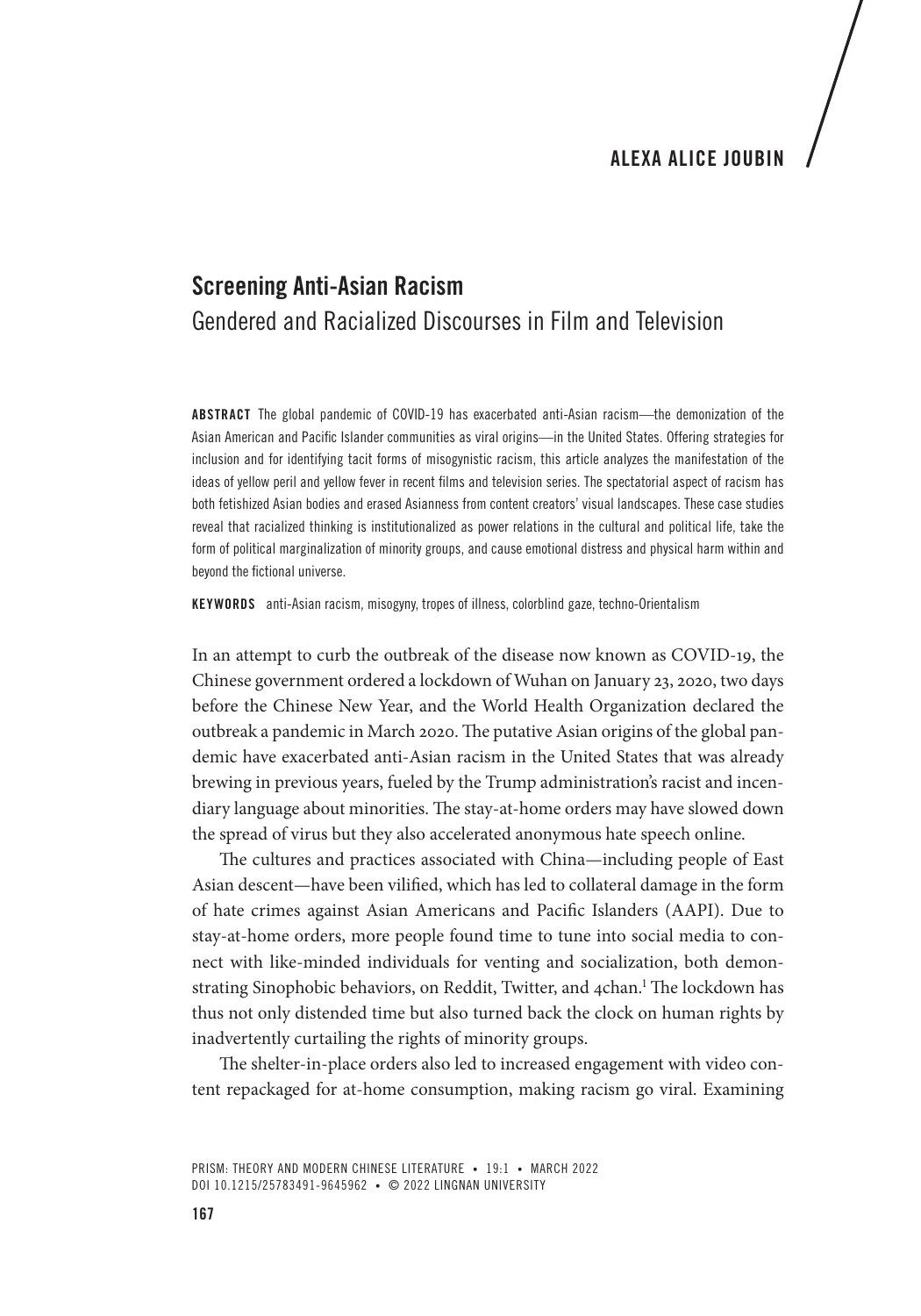an archive of films and television series, this essay identifies pejorative constructions of Asianness. Drawing on Belinda Kong's pre-COVID essay, "Pandemic as Method," which treats the phenomenon of the pandemic as "a set of discursive relations" that is "a product of layered histories of power,"2 and on Carlos Rojas's methodology of conceptual extrapolation, I examine key scenes in these works to delineate the intersections of anti-Asian racism and misogyny, and to show how these two forms of oppression share a similar vocabulary. Below, I use a series of snapshots of films and television series coupled with analyses of attendant cultural contexts to reveal the "networks within which those works are positioned" during the pandemic.<sup>3</sup>

Films have often projected both negative and superficially positive stereotypes of racial minorities and their claims to personal truths, which give fodder to racial hate. A prominent example of cinema's status as a barometer of imaginative prototyping is D. W. Griffith's *The Birth of a Nation* (1915), which revived the then-declining white-supremacist terror group the Ku Klux Klan. In fact, it was only after the film was released that the KKK adopted the practices of wearing white hoods and burning crosses, and during the film's five-year tour across the United States, lynchings rose fivefold wherever the film was screened.<sup>4</sup>

#### Visibly Invisible Asianness

One film stands out during the Covid pandemic: Steven Soderbergh's *Contagion* (2011), which was inspired by the SARS outbreak of 2002–3, skyrocketed to the top of Warner Bros.' charts in 2020. For context, the film ranked 270th in popularity in December 2019.<sup>5</sup> In the film, Beth Emhoff (Gwyneth Paltrow) contracts an unknown disease in a Macau casino, after which she returns home to Minneapolis. The opening sequence comprises a series of scenes in the daily life of Tokyo, Hong Kong, and other East Asian cities, with title cards showing population numbers. East Asian characters, who have no lines in those scenes, appear sick on buses and sidewalks, some dropping dead in public. As the camera follows an unnamed, ill Chinese man through an open-air poultry market in Hong Kong, the shot is trained on vendors hawking their goods over live chickens in rusty cages. Though no voice-over narration is included, these scenes tacitly link Asianness with disease, animality, and inscrutable food culture. The film's final scene, meanwhile, consists of a flashback that takes audiences to a forest in southern China that is being bulldozed. As local bats are disturbed, they flee to human habitats, and one drops an infected banana in a pig farm. The pig that consumes the banana is then slaughtered and cooked by a Macau chef who, without washing his hands, shakes hands with an unsuspecting Emhoff, thereby unleashing a global pandemic—a binary clarity not found in our world ravaged by COVID-19. Like *The Birth of a Nation*, *Contagion* uses these cognitive shortcuts to frame an entire group of people and their cultural practices as the perceived source of illness.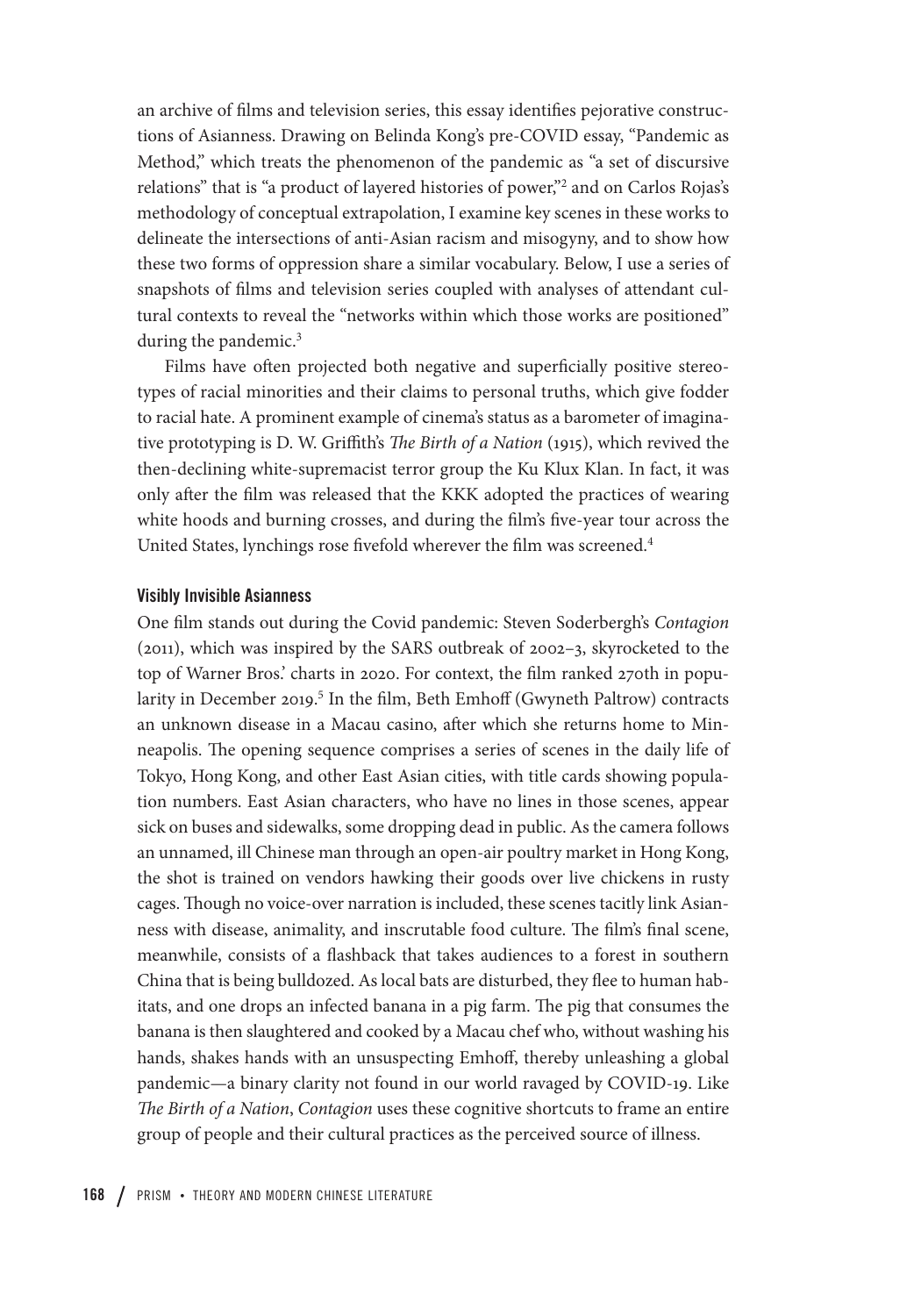Films provide a linear narrative and sense of closure that may seem comforting, and *Contagion* puts human faces—Chinese faces to be exact—on an invisible, viral threat. Mixing fictional narratives about characters struggling to survive with visualization of the spread of contagion, the film offers global roundups on alarmist maps showing projected numbers of deaths. However, only the death of white characters is given cultural significance, while others remain faceless casualties. Despite its topic of a *global* pandemic, the film focuses on the tribulations and eventual triumph of its white protagonists.

The film's insinuation that Asian cuisine may give rise to diseases echoes similar scenes in other works. For example, in the ABC series *Fresh Off the Boat*—which chronicles a Taiwanese American family's relocation from Washington, DC, to Orlando, Florida—a schoolboy is bullied over "eating worms" (noodles) at lunch, and begs his mother for "white people lunch." Food-related insults such as "rice eater" are also hurled at the mixed-race character Alina Starkov (played by Chinese-British actress Jessie Mei Li) in *Shadow and Bone*, Eric Heisserer's fantasy streaming series on Netflix (2021). In these examples, Asian characters as three-dimensional humans recede into the background while the shock factor of Asian food takes center stage. "Ethnic" food is presented as unhygienic and a source of shame.

Food also emerges as a flash point in Lee Isaac Chung's *Minari* (2020), a film that tells the story of a Korean American family's relocation from California to rural Arkansas. Brought to the United States by the grandmother, Soon-ja, to plant by a creek, the titular *minari*, a Korean water celery, becomes a symbol of resilience that sustains the family physically and emotionally. The final scene, following a conflagration that destroys the produce on the family's farm, shows new life and hope in the form of the prospering *minari*. The vegetable turns a patch of land by the creek into Korean-inclusive, sustaining soil. Desperate to fit into mainstream American culture at home and in school, the young David quizzes his grandmother on whether she bakes cookies like a "real [American] grandma." Disappointed, David nags Soon-ja about her behaviors that defy stereotypes about grandmothers, such as chugging Mountain Dew. Apparently, and fortunately, one is not always what one eats.

With regard to *Contagion*, and despite the pandemic-induced rise of anti-Asian racism in 2020, most recent mainstream English-language news stories about the film have not paid attention to its problematic portrayal of East Asia. Instead, most of the discussion, in venues such as the *Guardian* and the *New York Times*, has focused on how realistic and prophetic the ten-year-old film's portrayal of a pandemic is. This indifference to anti-Asian attitudes is astonishing when one considers the prominence of East Asia in the film's plot, and it demonstrates the political and cultural invisibility of Asians in the West.

The operating definition and institutional understanding of "diversity" in the United States rarely includes people of Asian descent because of unfounded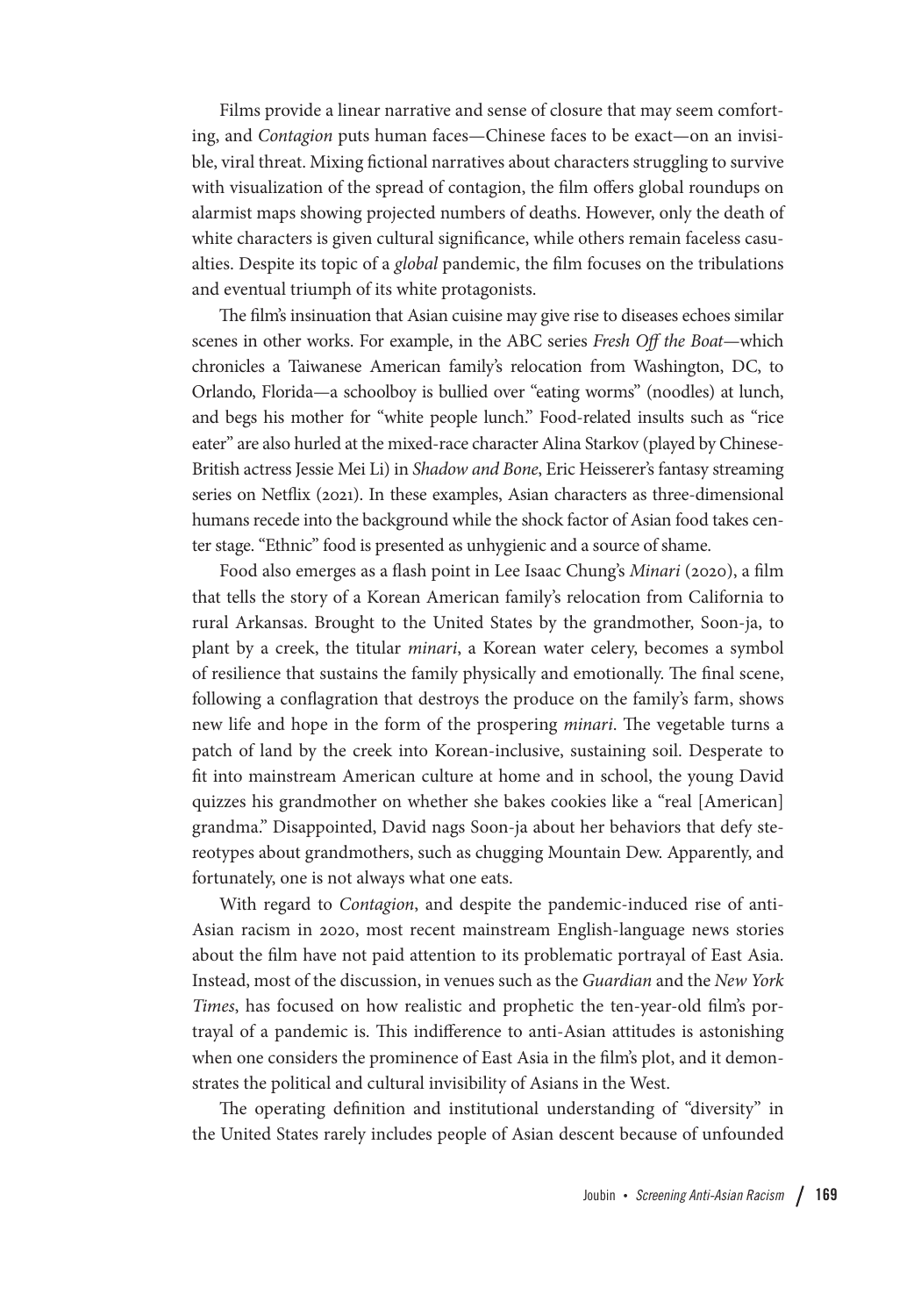claims of their overrepresentation as well as emotional, if inaccurate, assertions that the "model minority" is wealthy, autonomous, and exempted from discrimination. In fact, Asian Americans have the largest income disparity and the highest poverty rate of any racial group.<sup>6</sup> For instance, Asian Americans were left out of the #OscarsSoWhite, a campaign to diversify the voting membership of the Academy of Motion Picture Arts and Sciences. Their political invisibility also results from other factors relating to the multiple and contradictory meanings of race in contemporary American culture. The intense focus on Blackness and white supremacy may also obscure other groups, such as Hispanics, Chicanos, and Native Americans. Further, compared to other minorities such as Latinx, meanwhile, Asian Americans are more reluctant to report crimes, and are therefore less visible in public records.7

#### The Colorblind Gaze

The cinematic screen is a discursively formed liminal space between fictional universes and film audiences' lived realities. When actors embody the characters, they draw attention to their accents, mannerisms, and (un)intentionally highlighted or concealed traces of racialized inscriptions in their lives. Yet audiences of *Contagion* seem to have looked through—rather than at—the Asian characters, many of whom are unnamed. Laura Mulvey has theorized that Hollywood films tend to operate under the determining, tripartite male gaze of the characters, filmmakers, and audiences, which projects masculinist fantasies onto the narrative.<sup>8</sup> Similarly, audiences of the dominant racial group often approach films through a colorblind gaze, one that erases the presence of Asianness that is seen but not *truly* acknowledged.

There is a well-recognized tradition of using Asianness for ornamental value, particularly in dystopian sci-fi films that draw on Asian cityscapes and food to express exoticism. For instance, Ridley Scott's *Blade Runner* (1982) is set in a futuristic, Japanesque Los Angeles where Rick Deckard (Harrison Ford) eats ramen between missions. Junks, the iconic Hong Kong ships with fully battened sails, adorn the skyline of future New York in Luc Besson's *The Fifth Element* (1997), as figure 1 shows. Chinese neon signs and lanterns pepper the street scenes of Bay City in the Netflix series *Altered Carbon* (2018–20). In San Fransokyo, the fictional city and backdrop of *Big Hero 6* (2014), the Kabuki-za, the principal theater in Tokyo for the classical form of dance-drama, sits comfortably among American high-rises, merging the two coasts of the Pacific in the sunny future. James Mangold's *The Wolverine* (2013) engages in habitual deployment of Japanese architecture, such as a *shiro* (castle) and Tokyo's Zōjō-ji Temple, and warrior outfits (Ichirō's electromechanical suit, named the Silver Samurai) to signal evil within.

These films also feature a great deal of Asian script, amplifying the myth that Asian writing is inscrutable. There is no culturally meaningful engagement with the Asian settings in these films. The characters may live in a futuristic Asian uni-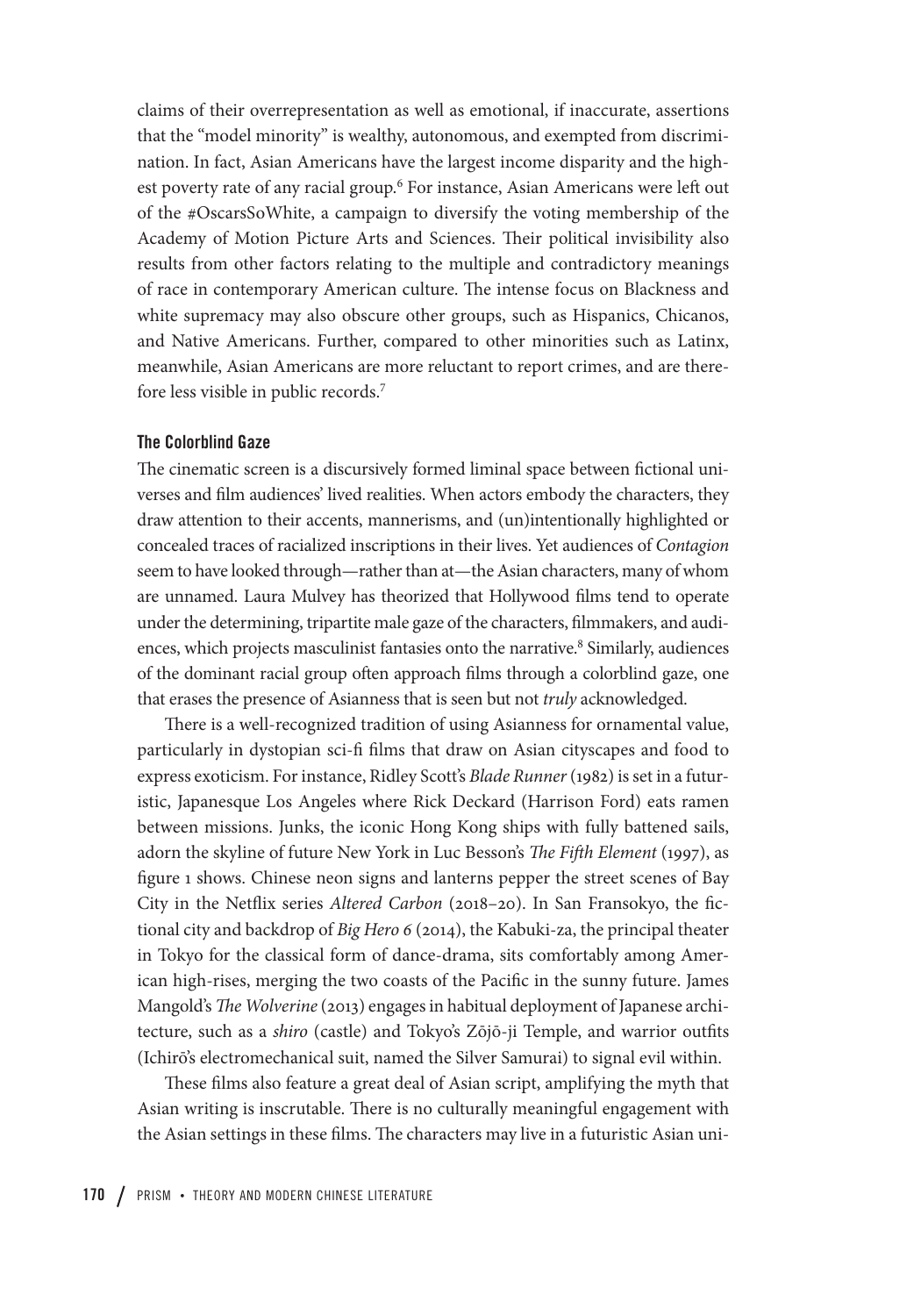

FIGURE 1. A flying Hong Kong Junk selling Thai food in New York in Luc Besson's *The Fifth Element* (1997).

verse, but they move through the social and architectural space without giving meaning to the presence of Asian writing, food, and modes of transportation. Asian cities and people, therefore, become disembodied, exotic "aliens." The geographical distance enforces the temporal distance as contemporary Asian urban scenes are reframed as futuristic cinematic space.

There is an important distinction between color-conscious and colorblind casting, in that the former involves choices made to counteract the erasure of minorities, bringing actors' identities into intentioned, meaningful interactions with plot elements, whereas the latter perpetuates racism by equating social justice with the absence of stereotyping in selection processes.<sup>9</sup> Some actors, such as John Cho, take on non-racially coded roles without being typecast. William Yu initiated #StarringJohnCho, a project calling for diversity in casting the Korean American actor in Hollywood's traditional leading roles. A series of film posters were modified to feature Cho, such as *The Martian*, *Spectre*, *Me Before You*, and *Avengers: Age of Ultron*. 10 These posters invite viewers to imagine otherwise, a world that is both color-conscious and colorblind.

In particular, a putatively colorblind gaze has led to a twofold problem of Asian invisibility in screen culture. Films and television programming either lack Asian representation—a phenomenon exacerbated by the practice of "whitewashing" (in which white actors are cast in Asian roles)—or they focus only on negative portrayals of Asian characters, such as Gong Li's performance of Isabella, lover of and financial adviser to a drug dealer in Michael Mann's film *Miami Vice* (2006). Edward Zwick's *The Last Samurai* (2003) features a large East Asian cast supporting a white male lead (Tom Cruise). There are a few Western-produced films that feature predominantly East Asian casts, such as Yuen Woo-ping's *Crouching Tiger, Hidden Dragon: Sword of Destiny* (2016), Rob Marshall's *Memoirs of a Geisha* (2005), and Wayne Wang's *The Joy Luck Club* (1993), together with films that star Indian actors, such as *Life of Pi* (2012) and *Slumdog Millionaire* (2008). However, these films often encourage a colorblind gaze that ultimately subsumes Asian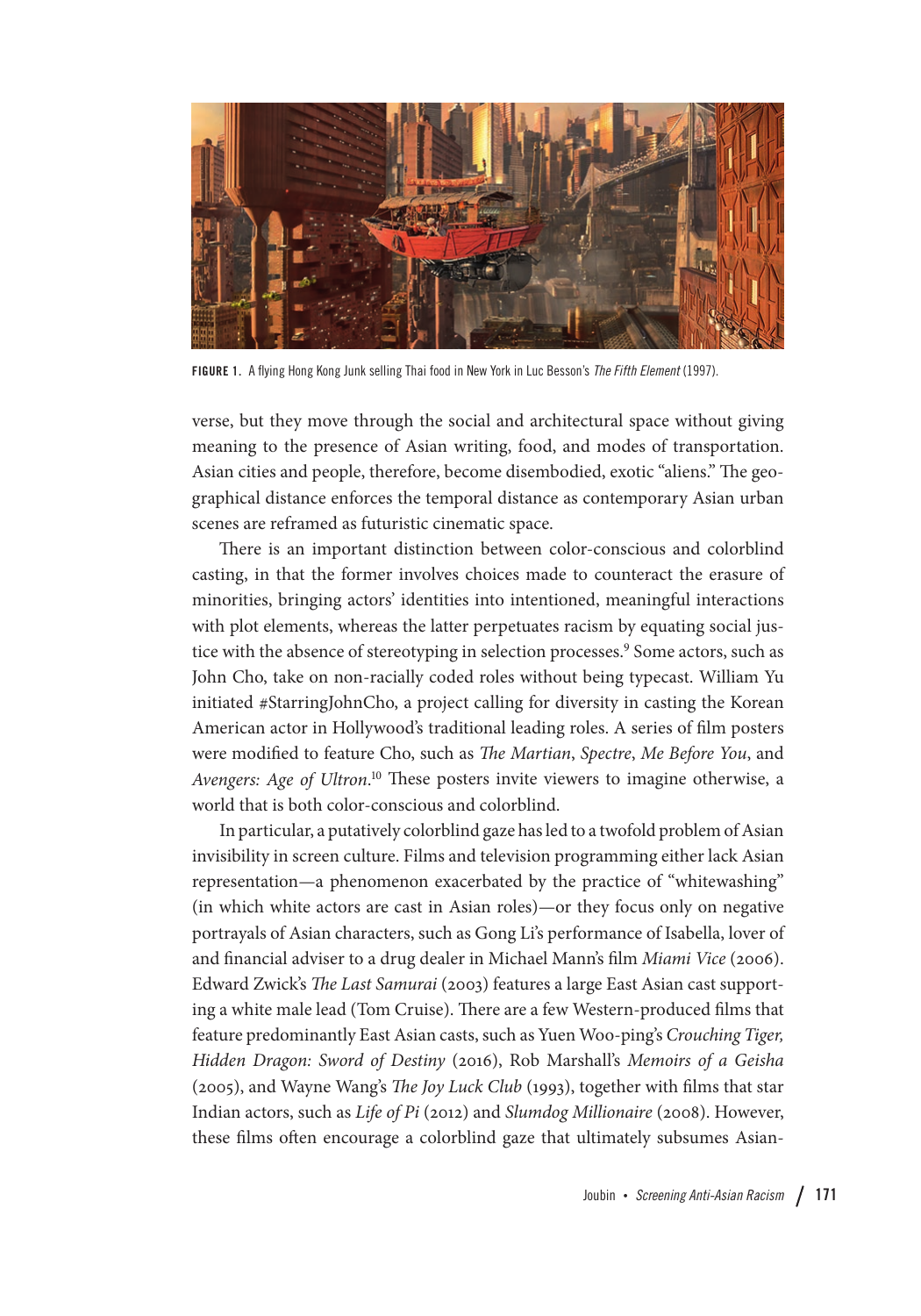ness under more putatively universal themes that appeal to white audiences, such as familial bonds (*Joy Luck Club*), and Hollywood pop feminism, individualism, wealth porn, and romance (*Crazy Rich Asians*, 2018).

While *Crazy Rich Asians* made history for Asian American representation in mainstream US cinema, for instance, it failed to humanize the Asian American communities. The film maps East Asian faces onto Hollywood's comforting conventions of a romantic comedy between Rachel Chu (Constance Wu) and her boyfriend Nick Young (Henry Golding), heir apparent of the Young family business empire. The conflict between Rachel and Nick's mother, Eleanor (Michelle Yeoh), casts the tensions between diasporic Asians and those who reside within Asia in simplified, binary terms. Old Asia, represented by Eleanor, is described as feudal and patriarchal, while "New" Asia embodies a hopeful future of neoliberal capitalism and individualism. The film glosses over the diverse communities within Singapore by casting non-Chinese actors in ethnically Chinese roles, thereby contributing to the myth that Asian faces are interchangeable and indistinguishable from one another.

Even the film's intertextual engagement with other films remains patently white. For instance, as Nick, his best friend Colin, and other guests approach the bachelor party on a container-ship-turned-party-boat from the air, the helicopters in formation against the soundtrack of the *Walkürenritt* ("Ride of the Valkyries") invoke key elements of the iconic scene in Francis Ford Coppola's *Apocalypse Now* (1979), including the ocean and the setting sun. Similarly, the way the characters look out in awe through a helicopter's windows echoes the parallel scene in Steven Spielberg's *Jurassic Park* (1993) in which the tycoon John Hammond's guests approach Isla Nublar in a helicopter. In addition, the bloody fish in Rachel's vandalized hotel room pays tribute to the severed horse head as intimidation tactic in Coppola's *The Godfather* (1972).

By translating what may not hold mainstream interest (uniquely Asian struggles) into American pop feminism that is more palatable for mass audiences, *Crazy Rich Asians* renders its Asian context transparent and irrelevant. Asian locations, actors, and characters are seen without truly being understood, which is why Brian Hu and Vincent N. Pham have called on filmmakers and cinema studies to "center Asian America beyond the customary turn taking" of such occasions as the AAPI heritage month.<sup>11</sup> Nonetheless, the film's success at the US box office in the United States speaks volumes for Asian American communities' tolerance of its flaws for the sake of enhanced visibility. As Sara Ahmed writes, minorities are often forced to celebrate the few works that represent them, no matter how biased, because, as novelist Vin Packer put it, "more important was the fact there was a new book about us."12 Fortunately, *Shang-Chi and the Legend of the Ten Rings* (directed by the Hawaii-born Destin Daniel Cretton, 2021), a superhero film consisting almost entirely of Asian actors, and other forthcoming films are changing the landscape of filmmaking.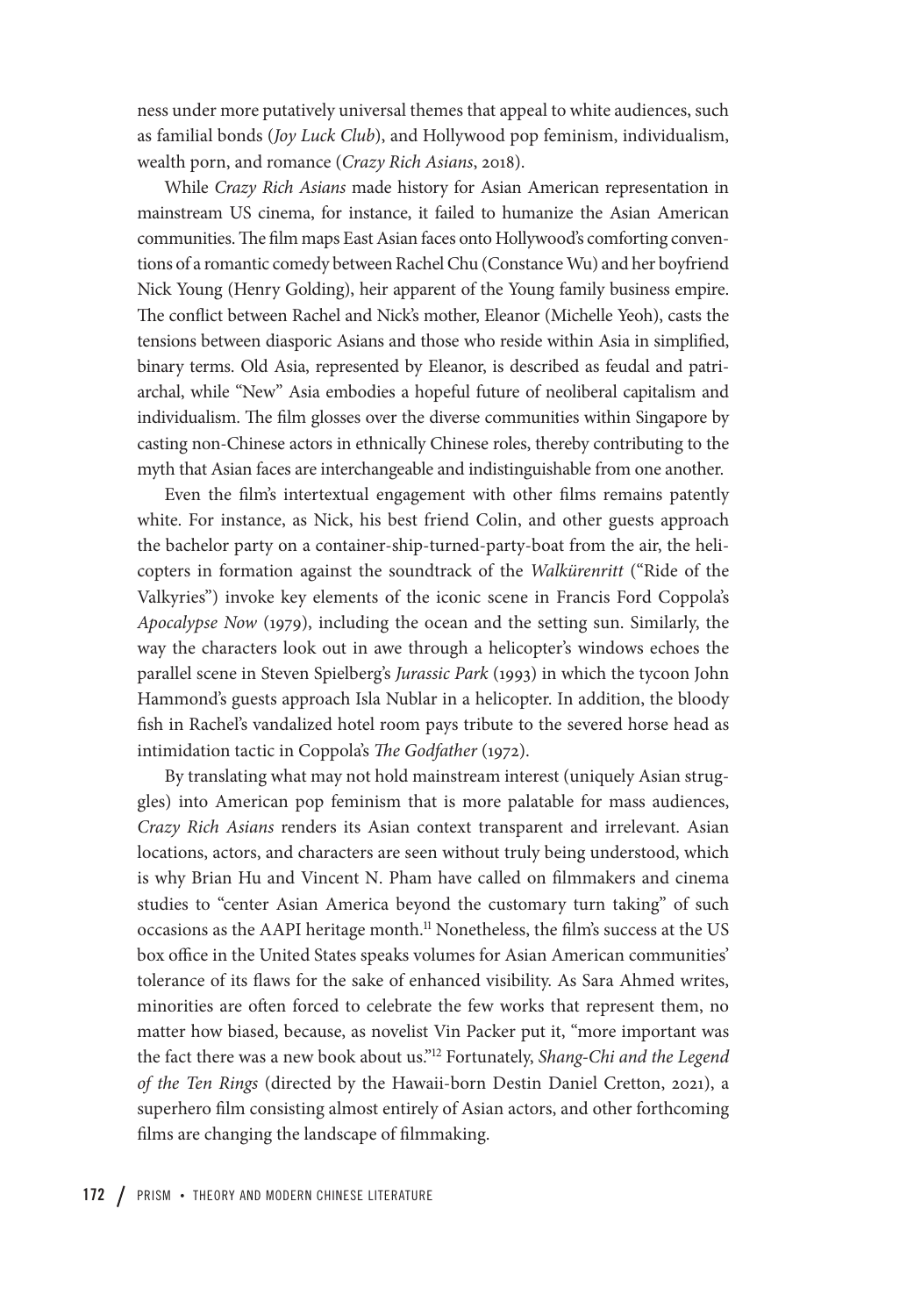

FIGURE 2. Chen Zhen (Bruce Lee) getting hold of the insulting "Sick Men of Asia" banner in *Fist of Fury* 精武門.

#### Yellow Peril

At work in *Contagion* and other films is the racist notion of "yellow peril," the idea that East Asian people are less civilized in their cultural practices and therefore sources of diseases and social ills. Racists have always associated racialized differences with a language of illness and inferiority, though that language has been used within China to counter oppressions as well. As Carlos Rojas shows, "discussions of disease have been used to reassess notion . . . of national identity."13 The idea of yellow peril has been used in the Chinese colonial history as a symbol of Western bullying. In Wei Lo's *Fist of Fury* (1972), Bruce Lee's character, Chen Zhen, tears apart a banner that says "Sick Men of Asia" (figure 2). The Hong Kong film, set in what is known as a "century of humiliation" (1839–1949), is one of the most prominent references to the that phrase in the twentieth century.

Historically there were many incidents linking the perception of people of East Asian descent to diseases, an association that *Contagion* propagates and *Fresh Off the Boat* depicts. Nineteenth-century Chinese railroad workers were accused of eating vermin and were associated with disease and unhygienic practices. In the spring of 2020, however, Asian Americans were often vilified when they wore face masks to help prevent the spread of the coronavirus, even though this hygienic practice was later widely adopted within society as a whole.14

The notion of yellow peril also manifests itself in the misconception that Asian accents are interchangeable. *Crazy Rich Asians* conflates and flattens different Asian accents while privileging British and American ones. Singaporean identities are erased when actors do not speak Singlish. Two other examples of linguistically driven imaginations of racialized otherness are Joel Schumacher's *Falling Down* (1993) and Mina Shum's *Double Happiness* (1994). In the former film, the unemployed William "D-Fens" Foster lashes out when he is caught trying to shortchange a Korean shopkeeper: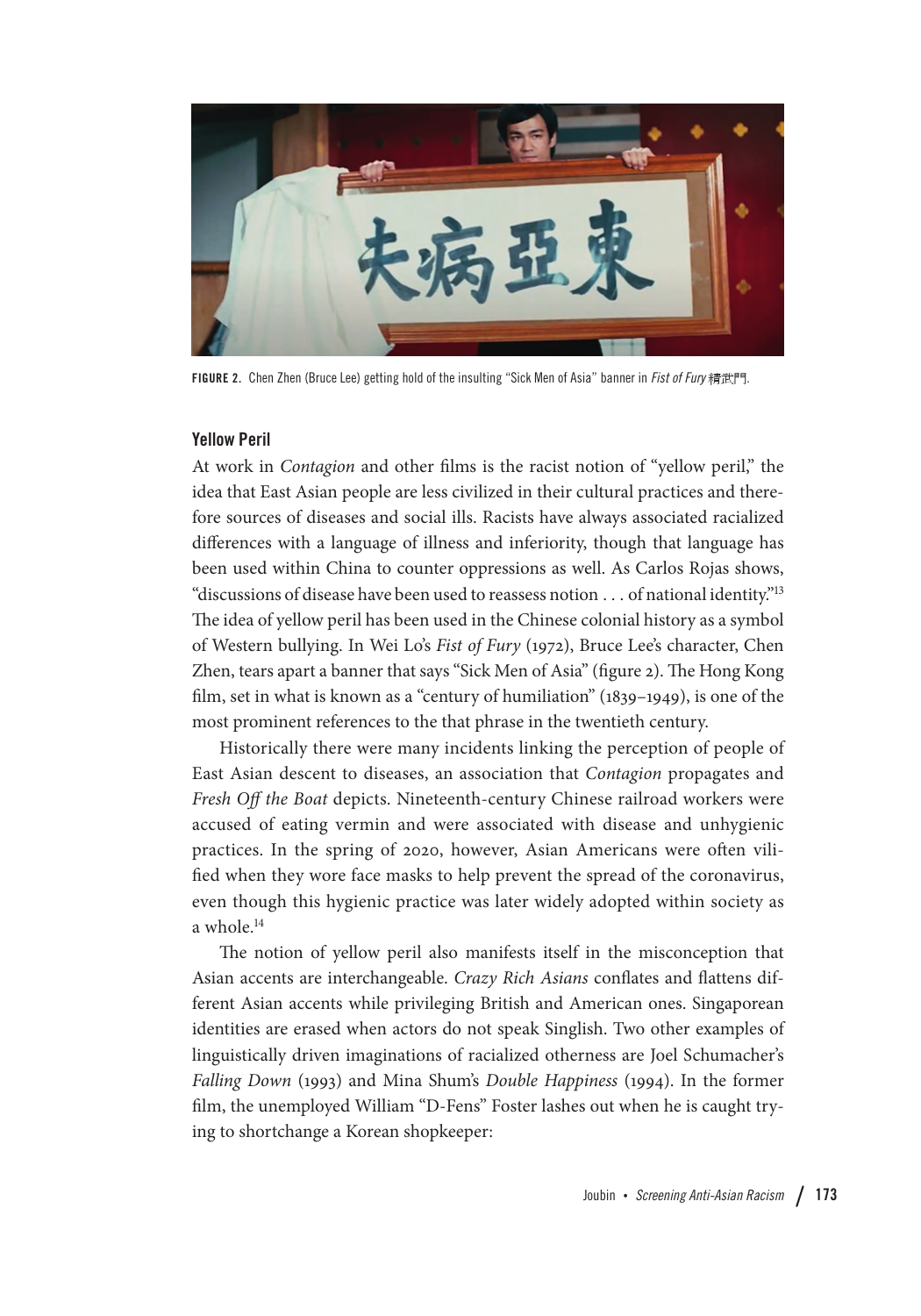shopkeeper: No way!

d-fens: Yes, way! You give me seventy "fie" cents back for the phone. What is a fie? There is a "V" in the word. Fie-vuh. Don't they have "v"s in China?

shopkeeper: Not Chinese. I am Korean.

d-fens: Whatever. What difference does that make? You come over here and take my money and you don't even have the grace to learn to speak my language.

Racist attitudes often cast the body as a microcosm for political community. D-Fens sees himself as the embodiment of an entire nation-state and a language, pitting South Korea against the United States. Further, D-Fens's American popcultural vernacular ("yes, way") sounds like "Yes, Wei!" as if he is calling the shopkeeper a random Asian-sounding last name, collapsing different Asian identities. He also parodies pidgin grammar.

Accents are aligned with racial identities in the latter film, *Double Happiness*, a story of an aspiring Chinese-Canadian actress. When Jade Li (Sandra Oh) is asked to deliver her lines with an accent in an audition scene, she answers in a playfully Parisian accent before being forced to revert to "a 'very good' Chinese accent" to please the white judges. Scholars have interpreted the scene alternately as victimizing and empowering, noting the tension between her "assimilated voice" and her "racially marked body," and the performative nature of Jade's accent, which deconstructs racialized and gendered stereotypes.<sup>15</sup>

Later, Jade is able to partially disrupt racialized limitations on how she should carry herself as an Asian woman. She gets to play a waitress in a TV soap opera without a Chinese accent. However, the performance has a catch: she only has a disembodied presence because she is offscreen in that moment, which hinders her career development but makes her audiences comfortable.

#### Yellow Fever

The notion of yellow peril also intersects with the colonial legacy known as yellow fever. Racialized difference is imagined as an inversion of what are perceived to be gender norms. In contemporary American media and popular discourse on dating, the term is used to identify and sometimes to critique the social phenomenon of white men exclusively preferring East Asian women, who are seen "as passive as 'lotus flowers.'" The fetish was amplified by the US military presence in Asia in the twentieth-century.<sup>16</sup> The combination of yellow peril and yellow fever fantasy appeared onscreen as early as 1916 as it "found its way into the American silent cinema."<sup>17</sup>

The racialized myth about Asian women provides a partial explanation of the bafing phenomenon of white supremacists in the United States exclusively dat-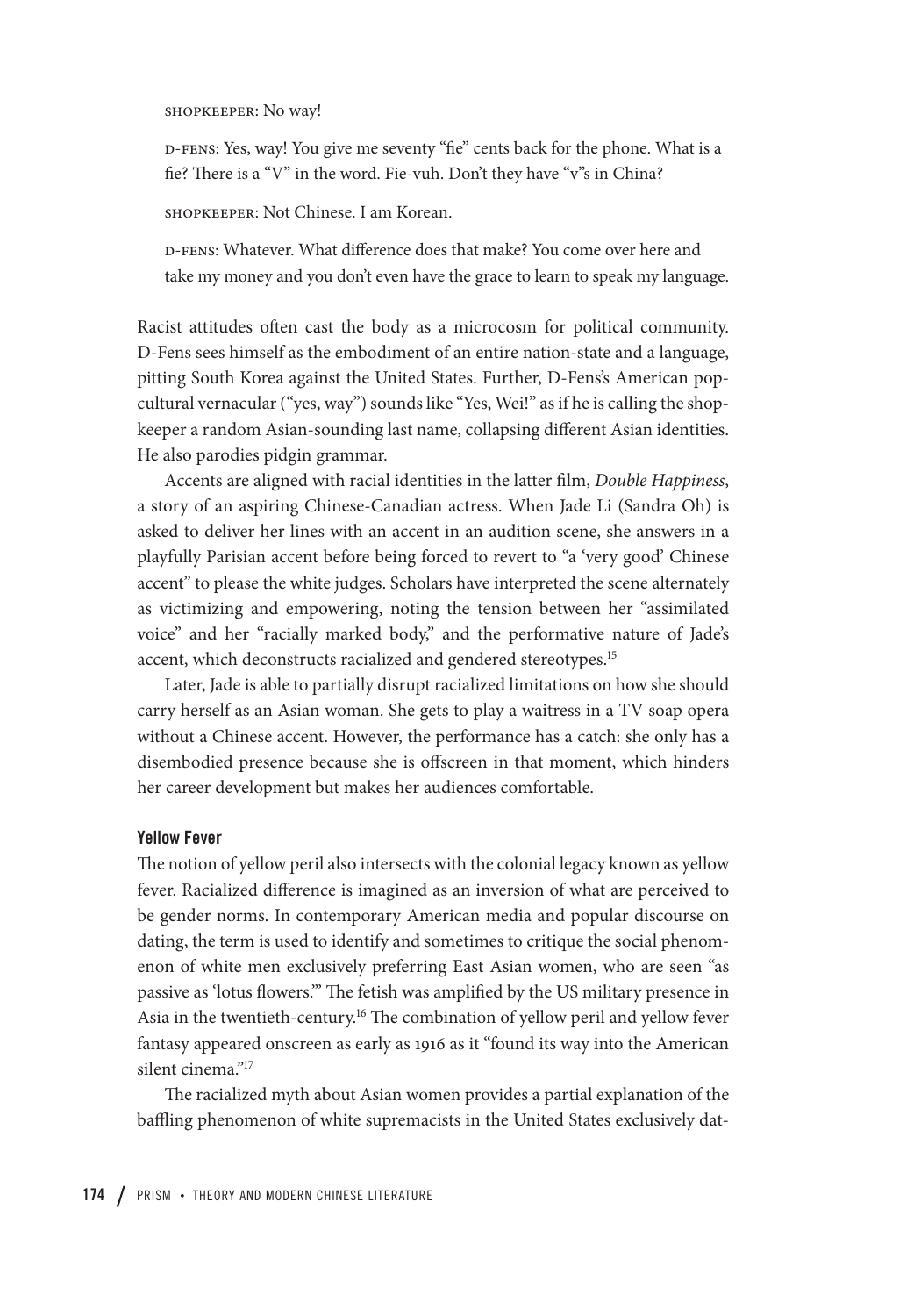ing Asian women. The alt-right, with their a set of far-right, white ethnonationalist ideologies, imagines Asian women as subservient and hypersexual individuals who are "naturally inclined to serve men sexually."<sup>18</sup> While yellow fever is not a fetish exclusively among white men, it is a fact that "white men more often intermarry with Asian women" than they do with Black women.<sup>19</sup> Kellie Xiong, the ex-wife of former police officer Derek Chauvin, convicted of the murder of George Floyd in 2021, is a Hmong woman who was born in Laos.<sup>20</sup> Studies have shown that heterosexual Internet daters are driven by "gendered conceptions of race" and that Asian women are often depicted as "submissive, and more feminine" while Asian men perceived as less masculine.21

While the uninitiated may have assumed positive outcomes from being desirable on the dating market, the lived realities of Asian women—objectified and seen as expendable—are far from rosy. The fetish dehumanizes and depersonalizes Asian women. If they are not identifiably individuated, they are subject to perceptions of "fungibility," as Martha Nussbaum calls this consequence of objectification.22 That is, the object can be replaced by another identical, mutually interchangeable object. Furthermore, while women in general are subject to sexual objectification, Asian women have to contend with an additional layer of oppression in the form of racial depersonalization, which causes racialized discomfort. The fetish of yellow fever "threatens Asian/American women with doubts as to whether they are or can be loved as individuals rather than as objects in a category."23

The 2021 tragedy in Atlanta was a turning point when anti-Asian racism emerged into the public discourse. On March 16, 2021, a white man killed six women of Korean and other East Asian descent, among other victims, in three massage parlors in Atlanta, Georgia. He cited his "sexual addiction" as the justification for the shooting spree, to rid him of his "temptation."<sup>24</sup> The shootings stood out due to the magnitude of the incident and the nature of the crime, targeting specifically Asian American women at an Asian spa, a site that embodies racialized sexual fantasies. This incident shows that the discourse of Asian Americans as a model or desirable minority only goes so far; they disproportionately bear the brunt of racism in times of national crisis.

Yellow fever has also led to the bifurcated imaginations of Asian women as either virgins or femme fatales. David Cronenberg's 1993 film adaptation of David Henry Hwang's play *M. Butterfly* (1988) combines the tropes of China dolls stereotypically submissive young women who need to be rescued—and cunning "foxes" out to deceive men. French diplomat René Gallimard (Jeremy Irons) falls in love with Song Liling (John Lone), a trans woman who turns out to be a spy for the Chinese Communist Party. In one scene, Gallimard shares his appreciation of Giacomo Puccini's *Madame Butterfly* with a sense of pride, imagining Song in place of Cio-Cio-San and himself as Lieutenant Pinkerton: "You made me see the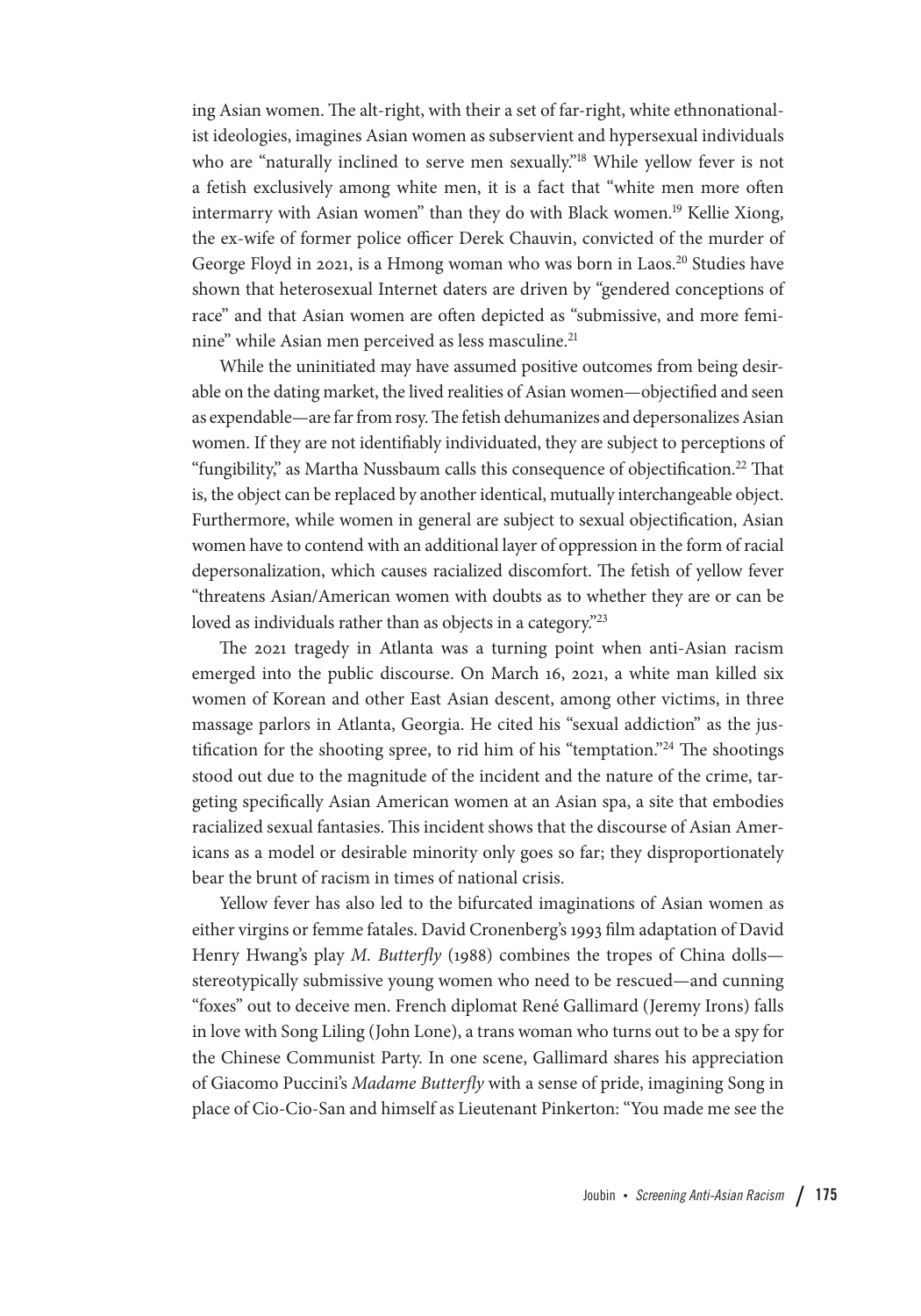beauty of the story, of her death. It's, it's pure sacrifice. He's not worthy of it, but what can she do? She loves him so much." Song points out his hypocrisy while breaking the fourth wall: "It's one of your favorite fantasies, isn't it? The submissive Oriental woman and the cruel white man." The *M. Butterfly* complex captures the duality of the yellow fever.

Some scholars argue, however, that there is space for women of color to lay claim to their own sexuality through performative "productive perversity."25 As performers and spectators at once, some actors and characters counter the idea that sexualization, as a form of self-performance, is demeaning. This theory holds true for meta-cinematic and meta-theatrical works such as *M. Butterfly* and *Double Happiness*.

Contributing to the patterns that dehumanize Asian women are multiple sci-fi films that feature cyborgs and androids in Asian female bodies. In Alex Garland's *Ex Machina* (2015), the white genius inventor Nathan (Oscar Isaac) creates a series of female androids with artificial intelligence and human emotions, several of whom are Asian and tucked away in his closet. Ava (Alicia Vikander) is one of the most intelligent, but the mute Kyoko (played by Japanese-British actress Sonoya Mizuno) is placed in a subservient role and not given a language function. She cooks, cleans the house, and serves meals to Nathan and his guest, Caleb. The dishes she prepares align with her given racial identity: Japanese cuisine with an emphasis on sashimi and sushi rolls. Further, Nathan explicitly states that the female androids can be penetrated and can sense pleasure, telling Caleb that "you bet she can fuck" and hinting at sexual assault. The camera does linger on Kyoko's face from time to time, suggesting that she may have consciousness but is unable to speak. Two other scenes stand out in their portrayal of Kyoko. One morning, Nathan sends Kyoko to wake Caleb up by delivering breakfast to his room. Nathan boasts to Caleb, with sexual innuendo: "She's some alarm clock, huh? Gets you right up in the morning." In a later scene, sensing Caleb's presence, Kyoko proceeds to undress herself in front of him, as she is designed to be a house maid and serve as a sex doll.

Other screen works also amplify the instrumentality of female Asian figures. A sentient Asian female android is the lead in both Channel 4's series *Humans* (2015) and its source, the Swedish series *Real Humans* (2012). Bought at a shopping mall by Joe Hawkins, an overworked, white father, Mia (played by Chinese-British Gemma Chan; her Swedish counterpart is played by Korean-Swedish Lisette Pagler) is tasked with helping with household chores including cooking, babysitting, cleaning, and grocery shopping. Solidifying the stereotype against Asian women is the scene in which Joe purchases Mia. His young daughter, in anxious excitement, asks: "What if she's not pretty? Can we return her if she is not pretty?" The premeditated action of returning Mia like a piece of merchandise ("it") contradicts the choice of pronoun, *she*, that indicates Mia's status as a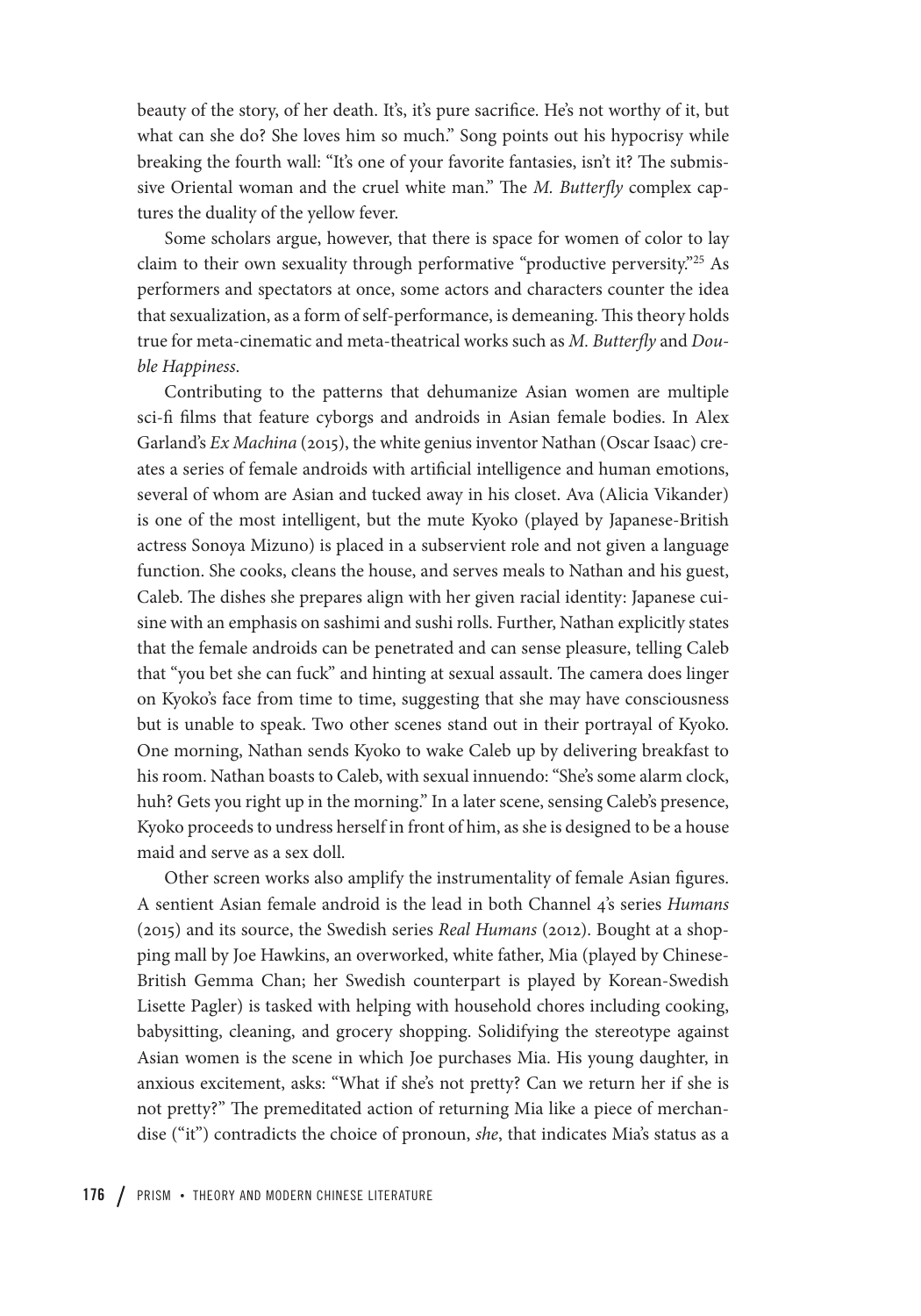human. The family does not treat her with courtesy (such as saying "Thank you"), either, since they see Mia as a machine and not human. Tensions arise later in the series between Mia and Joe's wife. Laura feels outshone by Mia's cooking and organizational skills, and suspects that Mia may even become Joe's surrogate wife, rendering Laura irrelevant in the house. Indeed, one day Joe activates Mia's "adult mode" and has intercourse with the android.

Some East Asian films critique this pattern of representation. Nozomi, an inflatable, life-sized Japanese sex doll in Hirokazu Kore-eda's allegorical *Air Doll* (2009), played by South Korean actress Bae Doona, becomes sentient and finds the box in which she arrived as merchandise. She ditches her maid's outfit, and begins exploring Tokyo and pursuing an independent life. Her "owner," on discovering this, asks her to return to the status of a lifeless doll, "the normal, plain old doll," because it's "easier" for him emotionally. Film audiences are as shocked as Nozomi in the scene where she meets her maker in the doll factory: Nozomi is fungible and replaceable by other dolls. Similar to *Ex Machina* and *Humans*, this film depicts racialized and gendered prejudices against Asian women.

The Asian female androids and the doll in these works have fleshlike skin and nuanced facial expressions. As such, their presence onscreen feeds into the fetish of yellow fever and the notion of yellow peril. Unlike the female-voiced, incorporeal AI in Spike Jonze's *Her* (2013), or the AI robots in films such as Alex Proyas's *I, Robot* (2004), who do not have fully human forms, the Asian female androids in *Ex Machina* and *Humans* conflate Asian women with fungible objects that one can abuse, subjugate, and sexually exploit without moral burden. A by-product of Asia's new position in the global economy since the 1980s,<sup>26</sup> these figures also conflate automated productivity with Asian culture due to "the jettisoning of the Asian/Asian American other as robotic . . . and not quite human, as not quite lived."27

#### Conclusion

These misogynist and racist tendencies can be explained by the theory of techno-Orientalism that aligns technological and racial imaginations of otherness. As the flow of capital between Asia and the West increases "in the wake of neoliberal trade policies," so does "techno-Orientalist speculations of an Asianized future."28

The anxieties of yellow fever and yellow peril are evolving, in the twenty-first century, into new forms of techno-Orientalism as Asian nations become more significant economic and military competitors with the United States. As a result, Asian women are presented as a threatening alien even in films that seem to grant their Asian female leads more agency. Alex Munday (Lucy Liu) in McG's *Charlie's Angels* films (2000 and 2003) and O-Ren Ishii (also Lucy Liu) in Quentin Tarantino's *Kill Bill: Volume 1* (2003), for example, are framed as "attractive" threats.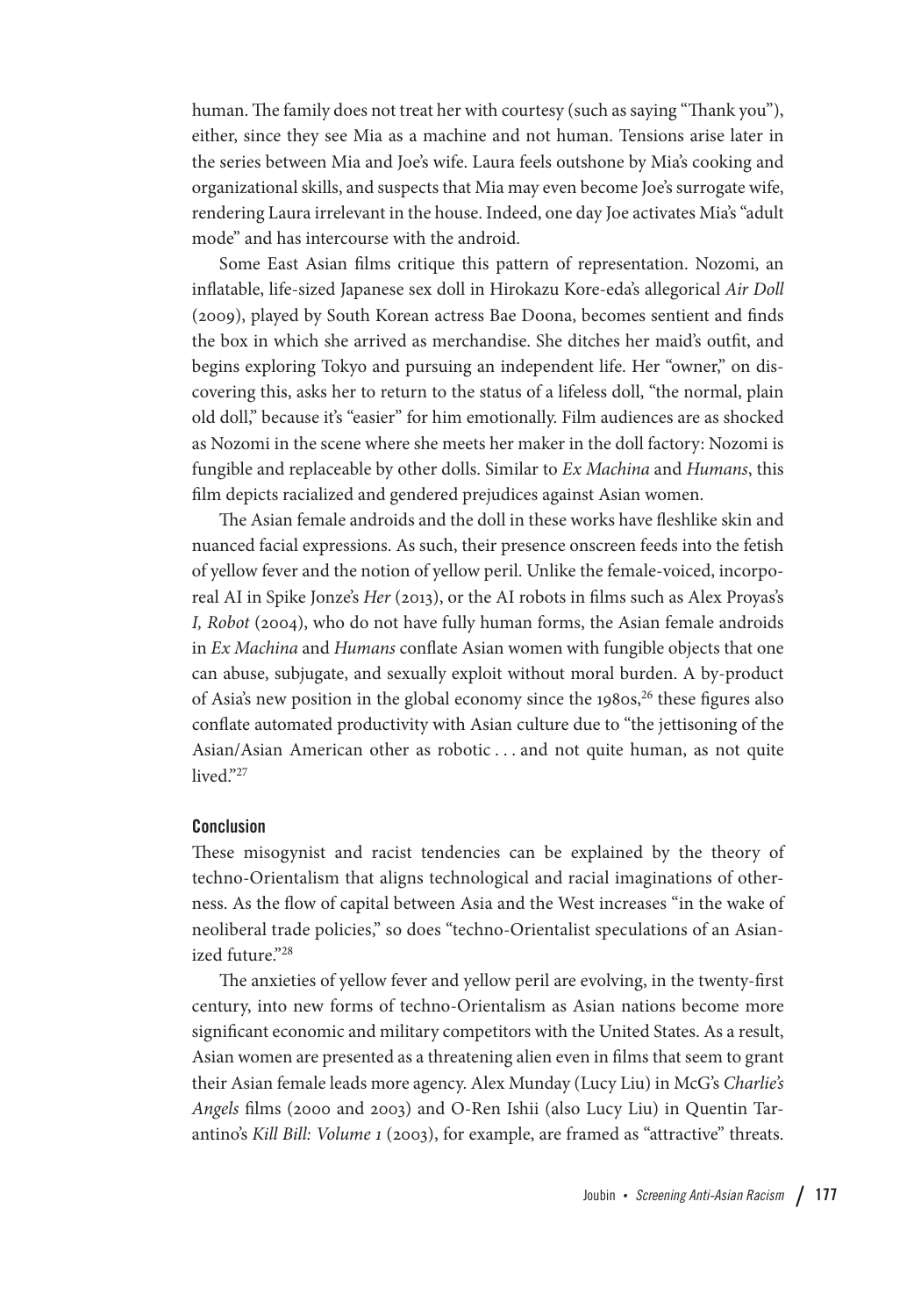Race, like many identity markers, is a shorthand for articulating differences, and thinking through gender and race estranges what is taken for granted and reveals what is hiding in plain sight.

ALEXA ALICE JOUBIN (<https://ajoubin.org/>) is professor of English, women's, gender and sexuality studies, theater, international affairs, and East Asian languages and literatures at George Washington University in Washington, DC, where she cofounded and codirects the Digital Humanities Institute. She writes about race and gender onscreen and onstage. Her recent books include *Shakespeare and East Asia* (Oxford University Press, 2021) and *Race* (coauthored, Routledge, 2019). Her latest book project examines global transgender films.

nnunnunnunnunnun

#### Acknowledgments

I wish to thank Jason Blum for inviting me to speak to content creators at Blumhouse Productions and Karim Boughida for inviting me to deliver the Dean of Libraries' Lecture at the University of Rhode Island. This essay is based on my presentations.

#### **Notes**

- 1 Zhang et al., "Tale of Two Communities."
- 2 Kong, "Pandemic as Method," 368.
- 3 Rojas, "Introduction," 1.
- 4 Ang, "Birth of a Nation."
- 5 Guerrasio, "Everyone Is Watching *Contagion* Right Now."
- 6 Eng and Han, *Racial Melancholia, Racial Dissociation*, 2.
- 7 Borja, *Virulent Hate*.
- 8 Mulvey, "Visual Pleasure and Narrative Cinema."
- 9 Mazzocco, *Psychology of Racial Colorblindness*, 4.
- 10 Rogers, "John Cho, Starring in Every Movie Ever Made?"
- 11 Hu and Pham, "IN FOCUS," 116.
- 12 Ahmed, *Promise of Happiness*, 109.
- 13 Rojas, *Homesickness*, x.
- 14 Wong et al., "COVID-19 and Public Interest in Face Mask Use."
- 15 Marchetti, *Chinese Diaspora on American Screens*, 163; O'Neill, "Asian American Filmmakers," 57.
- 16 Curington, Lundquist, and Lin, *Dating Divide*, 147.
- 17 Marchetti, *Romance and the "Yellow Peril,"* 3.
- 18 See Lim, "Alt-Right's Asian Fetish," and interviews with white nationalists in Harkinson, "Meet the White Nationalist."
- 19 Lin and Lundquist, "Mate Selection in Cyberspace," 185.
- 20 Wright, *Plague Year*, 169.
- 21 Lin and Lundquist, "Mate Selection in Cyberspace," 208, 185, 191.
- 22 Nussbaum, "Objectification," 257.
- 23 Zheng, "Why Yellow Fever Isn't Flattering," 407, 410.
- 24 Fausset, Bogel-Burroughs, and Fazio, "Suspect in the Spa Attacks."
- 25 Shimizu, *Hypersexuality of Race*, 1–29.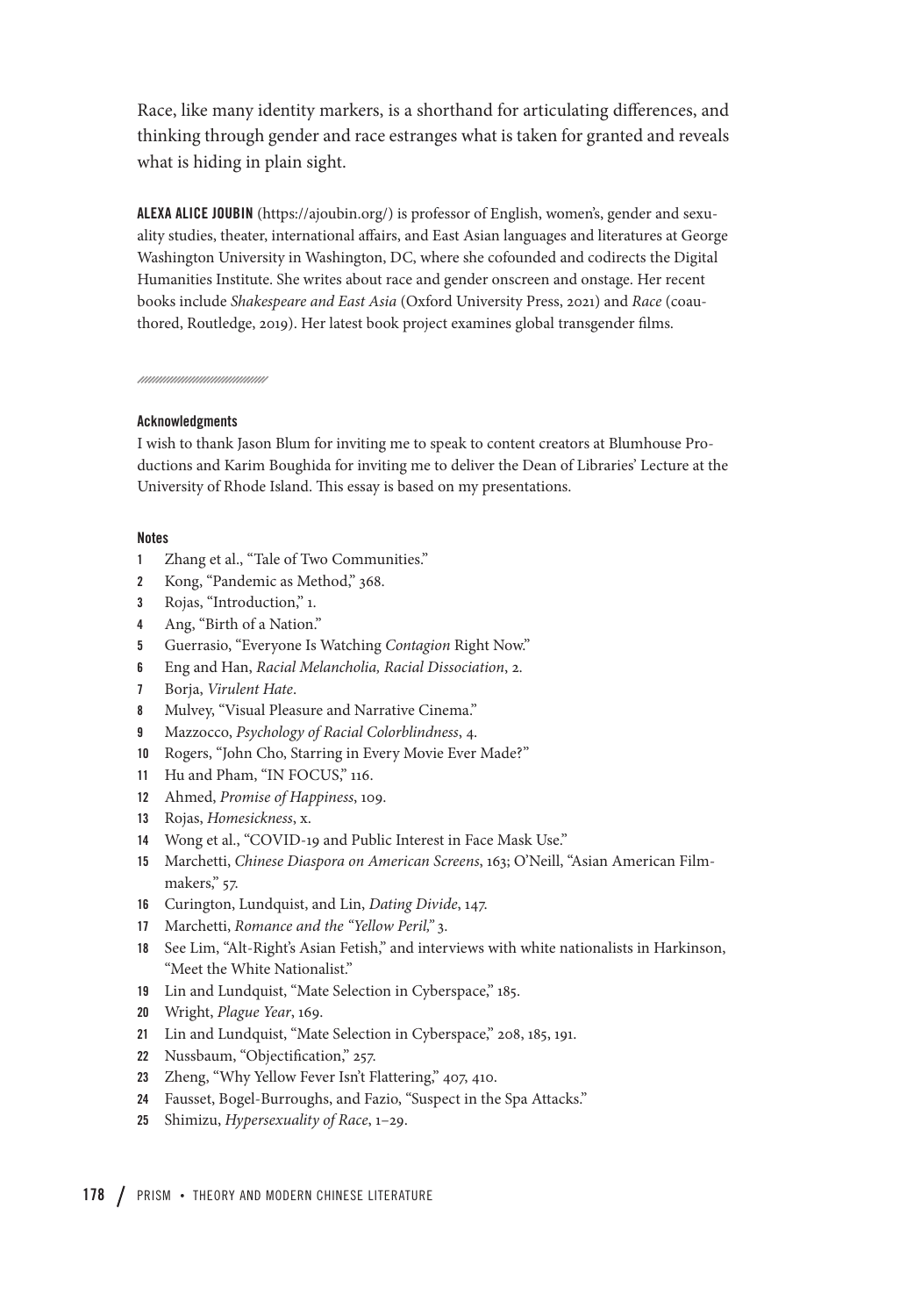- 26 Atanasoski and Vora, *Surrogate Humanity*, 45.
- 27 Chun, "Race and/as Technology," 51.
- 28 Roh, "Technologizing Orientalism," 2.

#### References

Ahmed, Sara. *The Promise of Happiness*. Durham, NC: Duke University Press, 2010.

- Ang, Desmond. "The Birth of a Nation: Media and Racial Hate." *Harvard Kennedy School Faculty Research Working Paper Series*, RWP20-038, November 2020.
- Atanasoski, Neda, and Kalindi Vora. *Surrogate Humanity: Race, Robots, and the Politics of Technological Futures*. Durham, NC: Duke University Press, 2019.
- Borja, Melissa. *Virulent Hate: Stories of Anti-Asian Racism and Resistance during COVID-19*. University of Michigan Center for Social Solutions and Poverty Solutions initiative, [virulenthate.org/](http://virulenthate.org/) (accessed March 28, 2022).
- Burns, Lucy Mae San Pablo. "Cosmopolitanism." In *Keywords for Asian American Studies*, edited by Cathy J. Schlund-Vials, Linda Trinh Võ, and K. Scott Wong, 39–41. New York: New York University Press, 2015.
- Chun, Wendy Hui Kyong. "Race and/as Technology; or, How to Do Things to Race." In *Race after the Internet*, edited by Lisa Nakamura and Peter A. Chow-White, 38–60. New York: Routledge, 2012.
- Curington, Celeste Vaughan, Jennifer Hickes Lundquist, and Ken-Hou Lin. *The Dating Divide: Race and Desire in the Era of Online Romance*. Oakland: University of California Press, 2021.
- Eng, David L., and Shinhee Han. *Racial Melancholia, Racial Dissociation: On the Social and Psychic Lives of Asian Americans*. Durham, NC: Duke University Press, 2018.
- Fausset, Richard, Nicholas Bogel-Burroughs, and Marie Fazio. "The Suspect in the Spa Attacks Has Been Charged with Eight Counts of Murder." *New York Times*, March 26, 2021. [https://www.nytimes.com/live/2021/03/17/us/shooting-atlanta-acworth/the](https://www.nytimes.com/live/2021/03/17/us/shooting-atlanta-acworth/the-suspect-in-the-spa-attacks-has-been-charged-with-eight-counts-of-murder) [-suspect-in-the-spa-attacks-has-been-charged-with-eight-counts-of-murder.](https://www.nytimes.com/live/2021/03/17/us/shooting-atlanta-acworth/the-suspect-in-the-spa-attacks-has-been-charged-with-eight-counts-of-murder)
- Guerrasio, Jason, "Everyone Is Watching *Contagion* Right Now. A Psychologist Explains Why It's Healthier to Watch That than the News." *Insider*, April 26, 2020. [https://www](https://www.insider.com/psychlogist-explains-why-contagion-is-so-popular-2020-4) [.insider.com/psychlogist-explains-why-contagion-is-so-popular-2020-4.](https://www.insider.com/psychlogist-explains-why-contagion-is-so-popular-2020-4)
- Harkinson, Josh. "Meet the White Nationalist Trying to Ride the Trump Train to Lasting Power." *Mother Jones*, October 27, 2016. [www.motherjones.com/politics/2016/10/richard](http://www.motherjones.com/politics/2016/10/richard-spencer-trump-alt-right-white-nationalist/) [-spencer-trump-alt-right-white-nationalist/](http://www.motherjones.com/politics/2016/10/richard-spencer-trump-alt-right-white-nationalist/).
- Hu, Brian, and Vincent N. Pham. "IN FOCUS: Asian American Film and Media, Introduction." *Cinema Journal* 56, no. 3 (Spring 2017): 115–18.
- Kong, Belinda. "Pandemic as Method." *Prism: Theory and Modern Chinese Literature* 16, no. 2 (October 2019): 368–89.
- Lim, Audrea. "The Alt-Right's Asian Fetish." *New York Times*, January 6, 2018. [https://www](https://www.nytimes.com/2018/01/06/opinion/sunday/alt-right-asian-fetish.html?mtrref=www.google.com&assetType=opinion) [.nytimes.com/2018/01/06/opinion/sunday/alt-right-asian-fetish.html?mtrref=www](https://www.nytimes.com/2018/01/06/opinion/sunday/alt-right-asian-fetish.html?mtrref=www.google.com&assetType=opinion) [.google.com&assetType=opinion.](https://www.nytimes.com/2018/01/06/opinion/sunday/alt-right-asian-fetish.html?mtrref=www.google.com&assetType=opinion)
- Lin, Ken-Hou, and Jennifer Lundquist. "Mate Selection in Cyberspace: The Intersection of Race, Gender, and Education." *American Journal of Sociology* 119, no. 1 (2013): 183–215.
- Marchetti, Gina. *The Chinese Diaspora on American Screens: Race, Sex, and Cinema*. Philadelphia: Temple University Press, 2012.
	- ———. *Romance and the "Yellow Peril": Race, Sex, and Discursive Stereotypes in Hollywood Fiction*. Berkeley: University of California Press, 1993.